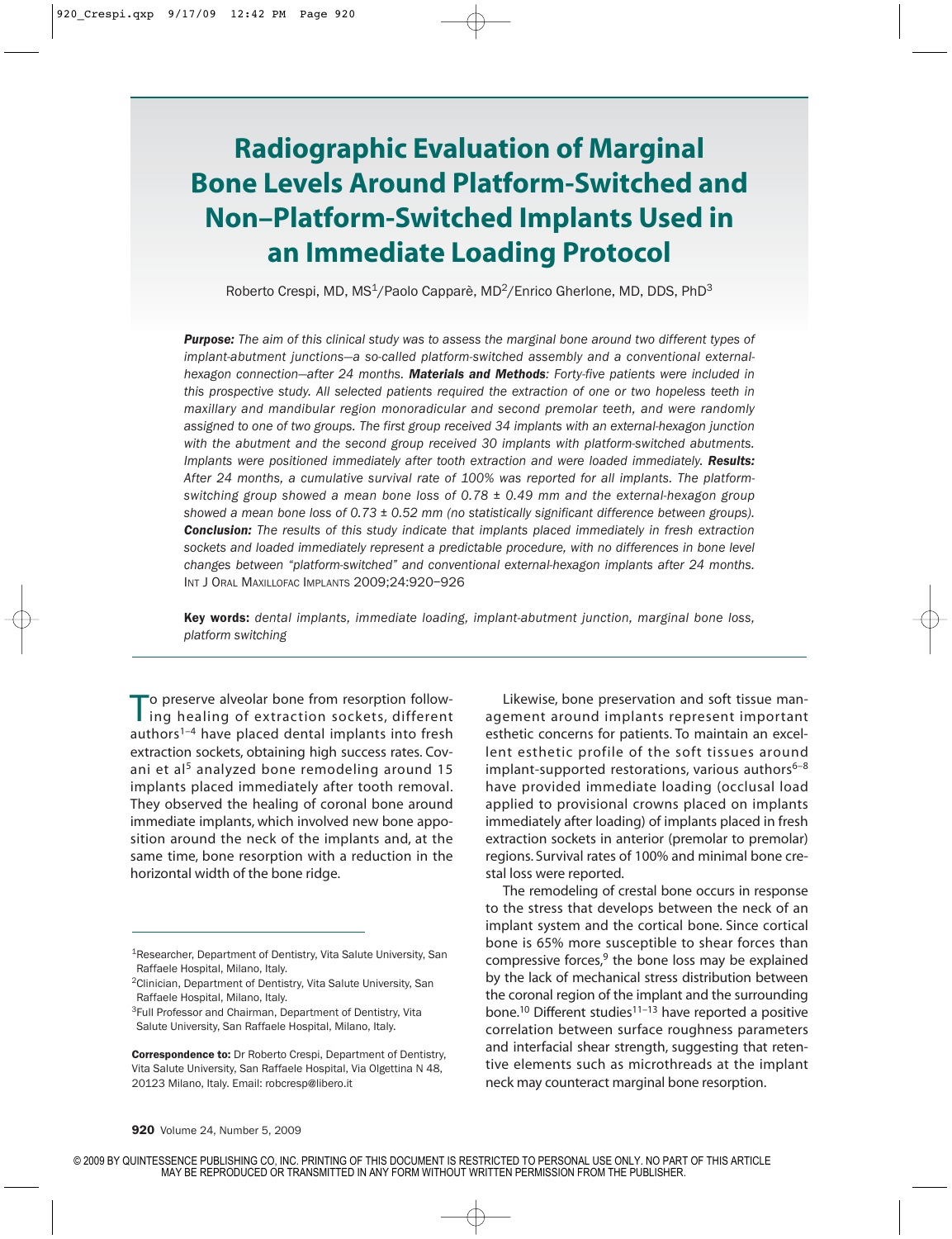The loss of crestal bone may also be influenced by the relationship of the implant-abutment junction (IAJ) to the crestal bone. Several authors<sup>14–16</sup> have demonstrated that when the IAJ is positioned deeper within the bone, vertical crestal bone loss increases.

When an implant and an abutment of matching diameters are used, the inflammatory cell infiltrate is located at the outer edge of the IAJ near to the crestal bone; this close proximity may explain partially the biologic and radiographic observations of crestal bone loss around restored two-piece implants. On the other hand, if the horizontal relationship between the outer edge of the implant and a smaller-diameter component (ie, "platform switching") is altered, in addition to other favorable implant design conditions, there seems to be reduced crestal bone loss.<sup>17</sup>

Since few studies have focused on immediate loading of different types of implants placed in fresh extraction sockets, the aim of the present clinical study was to evaluate the marginal bone around two different types of IAJs after 24 months: a so-called platformswitched IAJ and a conventional external-hexagon IAJ.

## MATERIALS AND METHODS

#### Patient Selection

Between February 2006 and March 2008, 45 patients (27 women and 18 men with a mean age of 48.73 years; range, 25 to 67 years) were included in this study. All selected patients required the extraction of one or two teeth because of root fractures, caries, endodontic lesions, or periodontal disease and were randomly assigned to one of the two groups. The first group received 34 implants with an external-hexagon abutment connection and the second group received 30 implants with so-called platform-switching, ie, the abutment diameter was less than the implant diameter. Implants were positioned immediately after tooth extraction and were loaded immediately.The patients included in this clinical study were treated by one oral surgeon and one prosthetic specialist in the Department of Dentistry, San Raffaele Hospital.

All patients were in good health, with no chronic systemic disease; implant sites needed to have all four bony walls of the alveolus and at least 4 mm of bone beyond the root apex. Exclusion criteria were: presence of dehiscence or fenestration of the residual bony walls, coagulation disorders, presence of signs of acute infection around alveolar bone at the surgical site, a heavy smoking habit (more than 10 cigarettes per day), alcohol or drug abuse, or bruxism.

The local ethical committee approved the study, and all patients signed an informed consent document for immediate implant loading.

#### Surgical Protocol

One hour prior to surgery, patients received 1 g amoxicillin; they continued to take 1 g amoxicillin twice a day for a week after surgery. Surgery was performed under local anesthesia (Optocaine 20 mg/mL with adrenalin 1:80,000, Molteni Dental).

Forty maxillary and 24 mandibular teeth in the incisor, canine, and premolar regions were extracted, with socket integrity carefully maintained. Buccal and palatal flaps were avoided, and a periodontal probe was used to verify the integrity of the four walls of the fresh sockets. All experimental sites showed no fenestrations or dehiscence of the bony walls and a residual gap between the implant surface and adjacent bone of no more than 2 mm. No regenerative procedures were performed.

The implant site was prepared with a standard drilling sequence following the palatal bony walls as a guide, and the apical portion of the implant was always placed at least 4 mm beyond the root apex; no countersinking was used. The quality of alveolar bone was determined during surgery at each site. Most sites were classified as quality 2 or 3 according to the Lekholm and Zarb classification.<sup>18</sup>

The group 1 implants had a machined neck for 0.8 mm, a rough titanium plasma-sprayed surface, a body with a progressive thread design, and an externalhexagon implant-abutment connection (Seven Sweden & Martina). Group 2 implants had a Morse cone connection (Ankylos Plus, Dentsply-Friadent) with a built-in "platform switch" and a rough-surface body with a progressive thread design. For both types of implants, the platform of the implants was inserted 1 mm below the level of the alveolar crest.

Immediately after the surgical procedure, provisional abutments were placed and provisional crowns were cemented. Immediate loading of the implants was performed with implant insertion torque of at least 35 Ncm. No flap was raised in any site. Patients rinsed with chlorhexidine mouthwash twice daily for the next 15 days.

### Prosthetic Protocol

Immediately after the surgical procedure, provisional prefabricated acrylic resin crowns were performed, adapted with acrylic resin along the margins of the provisional abutment, and luted with provisional cement (Temp Bond, Kerr Manufacturing). All provisional crowns were in full contact in centric occlusion; the occlusal surfaces were flattened to avoid horizontal relations. All patients followed a soft diet for 2 months.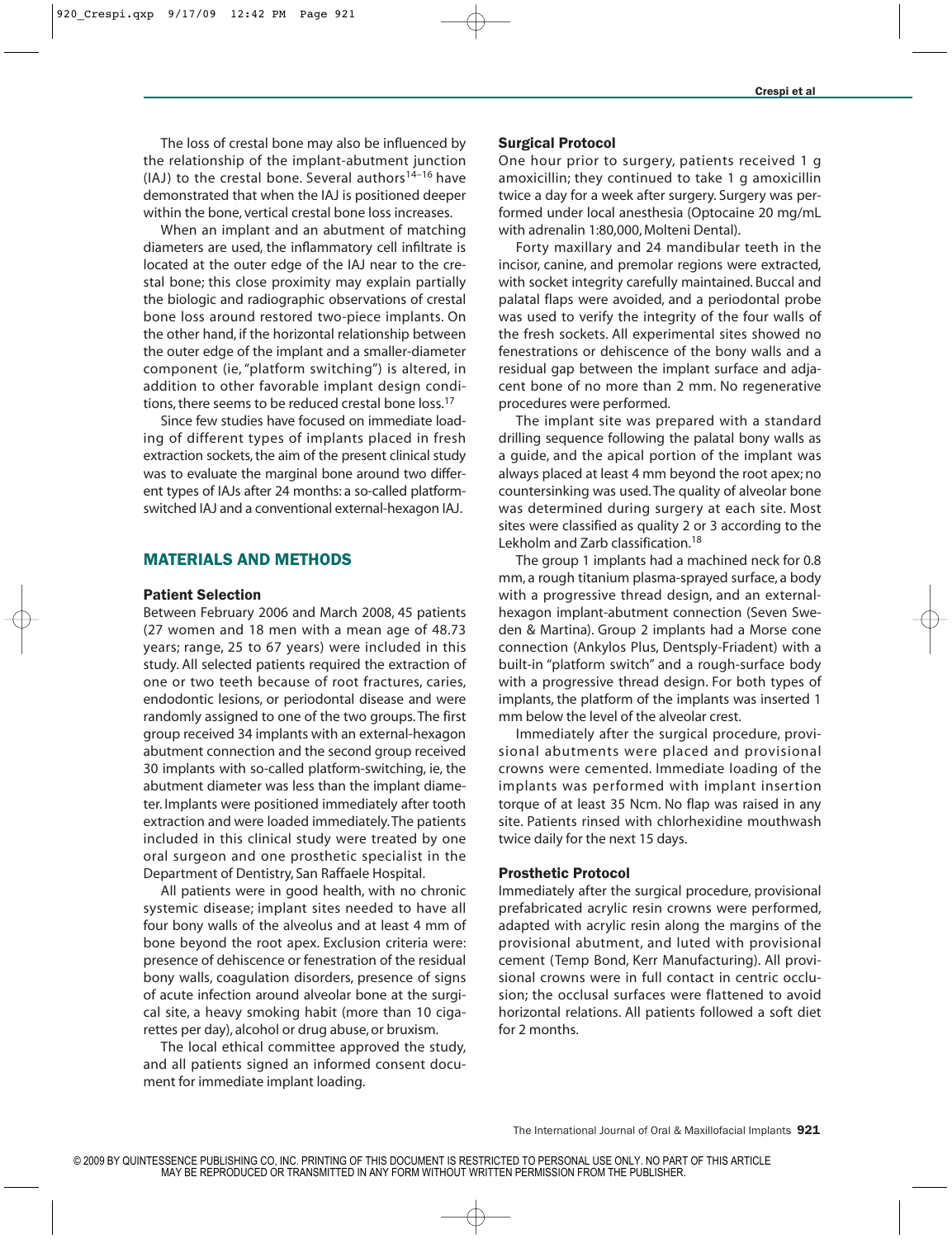

Fig 1a Preoperative radiograph of the maxillary left central incisor. Deep root decay was present.



Fig 1c The same patient at the 2-year follow-up.

#### Follow-up Evaluation

Follow-up visits were performed by a dental hygienist at 1, 3, 6, 12, and 24 months after implant insertion.The following clinical parameters were checked: plaque scores,<sup>19</sup> Bleeding Index registered at four surfaces on each implant,<sup>20</sup> pain, occlusion, and prosthesis mobility. Survival criteria for implants were: presence of implant stability, absence of radiolucency around the implants, no mucosal suppuration, and no pain.

#### Radiographic Assessments

Intraoral digital radiographic examinations (Schick CDR, Schick Technologies) were made at baseline and at 12 and 24 months after implant placement (Figs 1 and 2). The periapical radiographs were taken perpendicularly to the long axis of the implant with a long-cone parallel technique using an occlusal template to measure the marginal bone level. A blinded radiologist measured the changes in marginal bone height over time. The distance between the platform of the implant and the most coronal point of contact between the bone and the mesial and distal sites of implants was measured. Changes in bone level over time were measured by specific software (Schick CDR, Schick Technologies). Marginal bone loss was evaluated after 12 and 24 months of healing. Mesial, distal, and mean bone loss were calculated in the maxilla and mandible.

#### **Statistics**

Specific statistical software was used for all analyses (SPSS 11.5.0, SPSS). Data were presented as mean values and standard deviations. To compare the mean values for groups 1 and 2, a paired *t* test was performed (significant if  $P < .05$ ), with the patient considered as the statistical unit.

# RESULTS

#### Surgical and Prosthetic Outcomes

Group 1 consisted of 34 implants. Twenty-three implants had a diameter of 5 mm and 11 implants had a diameter of 3.80 mm; all were 13 mm long (Table 1). Group 2 consisted of 30 implants. Nineteen implants had a diameter of 5.5 mm and 11 implants had a diameter of 4.5 mm; all were 14 mm long (Table 2). After 24 months of follow-up, a survival rate of 100% was reported for all implants. There was acceptable wound healing around the provisional abutments, with good adaptation to the provisional crowns. Minor swelling of the gingival mucosa was present in the first days after the surgical procedures, but no mucositis or flap dehiscences with suppuration were observed. Three occlusal screws loosened in the provisional abutments of group 1 implants. The definitive ceramic-fused-to-metal restorations were cemented 6 months after implant placement.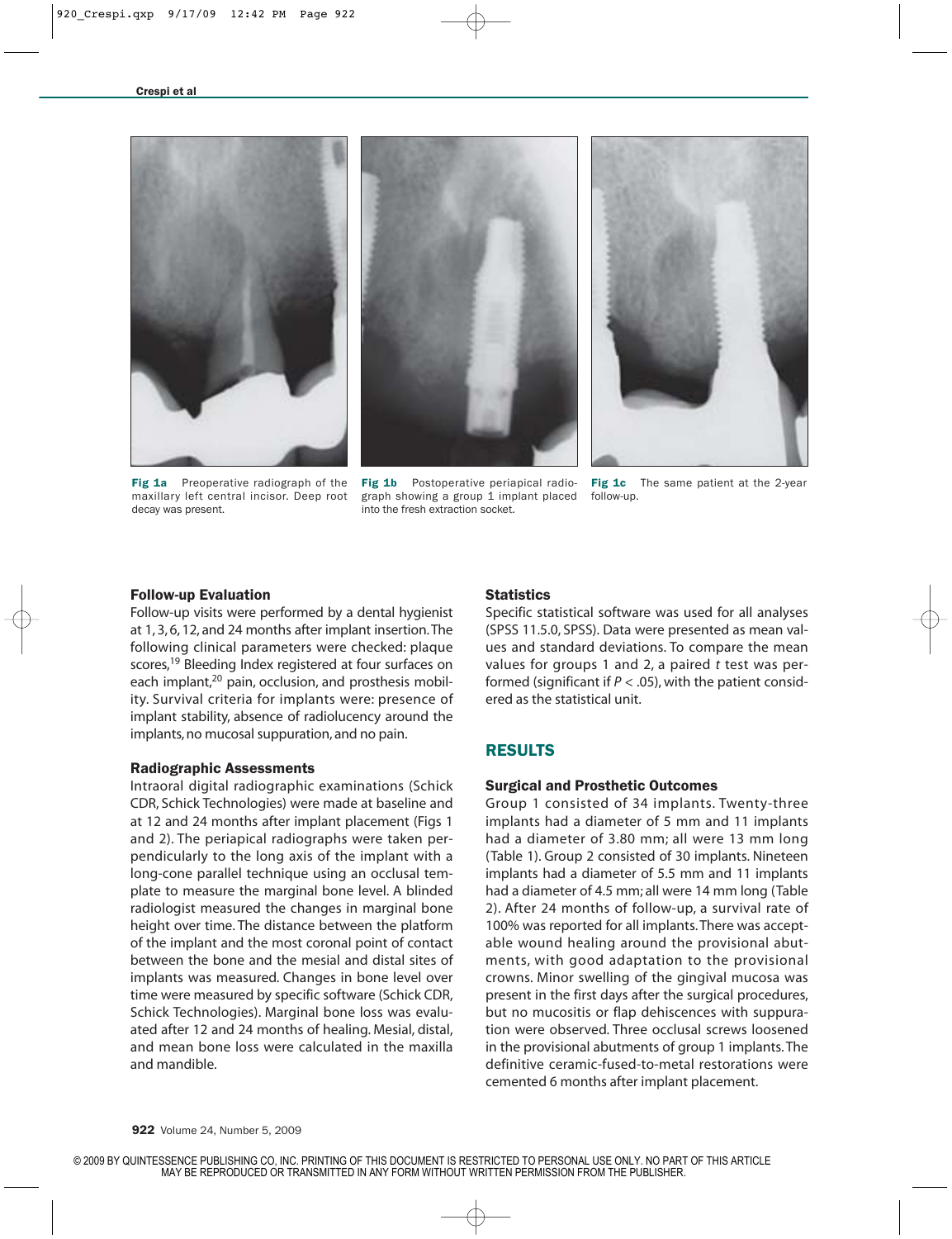

Fig 2a Preoperative radiograph of a maxillary left central incisor. Vertical radicular fracture was present.



Fig 2b Postoperative periapical radiograph showing a group 2 implant placed follow-up. into the fresh extraction socket.



Fig 2c The same patient at the 2-year

| <b>Table 1 Group 1 Implant Locations and</b><br><b>Dimensions</b> |                 |                   |              |  |  |  |  |  |
|-------------------------------------------------------------------|-----------------|-------------------|--------------|--|--|--|--|--|
|                                                                   |                 | Implant size (mm) |              |  |  |  |  |  |
| <b>Location</b>                                                   | $5.0 \times 13$ | $3.80 \times 13$  | <b>Total</b> |  |  |  |  |  |
| Maxilla                                                           | 17              | 5                 | 22           |  |  |  |  |  |
| Mandible                                                          | 6               | 6                 | 12           |  |  |  |  |  |
| Total                                                             | 23              | 11                | 34           |  |  |  |  |  |

| Table 3          | Radiographic Findings (Means ± SDs) |                                 |                               |                                |  |  |  |
|------------------|-------------------------------------|---------------------------------|-------------------------------|--------------------------------|--|--|--|
| <b>Time</b>      | <b>Mesial bone</b><br>loss (mm)     | <b>Distal bone</b><br>loss (mm) | <b>Mean bone</b><br>loss (mm) | <b>Survival</b><br>rate $(\%)$ |  |  |  |
| Group 1 implants |                                     |                                 |                               |                                |  |  |  |
| <b>Baseline</b>  | $0.97 \pm 0.35$                     | $1.02 \pm 0.42$                 | $0.99 \pm 0.38$               | 100                            |  |  |  |
| $12 \text{ mo}$  | $0.81 \pm 0.37$                     | $0.84 \pm 0.43$                 | $0.82 \pm 0.40$               | 100                            |  |  |  |
| $24 \text{ mo}$  | $0.77 \pm 0.40$                     | $0.80 \pm 0.51$                 | $0.78 \pm 0.45$               | 100                            |  |  |  |
| Group 2 implants |                                     |                                 |                               |                                |  |  |  |
| <b>Baseline</b>  | $0.96 \pm 0.16$                     | $1.01 \pm 0.53$                 | $0.98 \pm 0.34$               | 100                            |  |  |  |
| $12 \text{ mo}$  | $0.73 \pm 0.47$                     | $0.83 \pm 0.51$                 | $0.78 \pm 0.49$               | 100                            |  |  |  |
| $24 \text{ mo}$  | $0.68 \pm 0.48$                     | $0.79 \pm 0.57$                 | $0.73 \pm 0.52$               | 100                            |  |  |  |

#### Clinical Parameters

Plaque accumulation at baseline was 2%, and it was 5% after 18 months. The Bleeding Index was 3% at baseline, and at 18 months a value of 5.3% was recorded. No pain or mobility of the definitive prosthesis was registered.

| <b>Table 2 Group 2 Implant Locations and</b><br><b>Dimensions</b> |                   |                 |              |  |  |  |  |  |
|-------------------------------------------------------------------|-------------------|-----------------|--------------|--|--|--|--|--|
|                                                                   | Implant size (mm) |                 |              |  |  |  |  |  |
| <b>Location</b>                                                   | $5.5 \times 14$   | $4.5 \times 14$ | <b>Total</b> |  |  |  |  |  |
| Maxilla                                                           | 14                | 4               | 18           |  |  |  |  |  |
| Mandible                                                          | 5                 | 7               | 12           |  |  |  |  |  |
| Total                                                             | 19                | 11              | 30           |  |  |  |  |  |

#### Radiographic Findings

Radiographic results were reported at 12 and 24 months after implant placement (Table 3). In group 1, at 12 months, a mean mesial bone loss of  $0.81 \pm 0.37$ mm and a mean distal bone loss of  $0.84 \pm 0.43$  mm (mean overall bone loss =  $0.82 \pm 0.40$  mm) were reported. At 24 months, a mean mesial bone loss of 0.77  $\pm$  0.40 mm and a mean distal bone loss of 0.80  $\pm$ 0.51 mm (mean overall bone loss =  $0.78 \pm 0.45$  mm) were measured. In group 2, at 12 months, a mean mesial bone loss of  $0.73 \pm 0.47$  mm and a mean distal bone loss of  $0.83 \pm 0.51$  mm (mean overall bone loss  $= 0.78 \pm 0.49$  mm) were reported. At 24 months, a mean mesial bone loss of  $0.68 \pm 0.48$  mm and a mean distal bone loss of 0.79  $\pm$  0.57 mm (mean overall bone loss =  $0.73 \pm 0.52$  mm) were measured. No statistically significant differences were found between groups 1 and 2 for values obtained at 12 and 24 months after implant placement  $(P > .05)$ .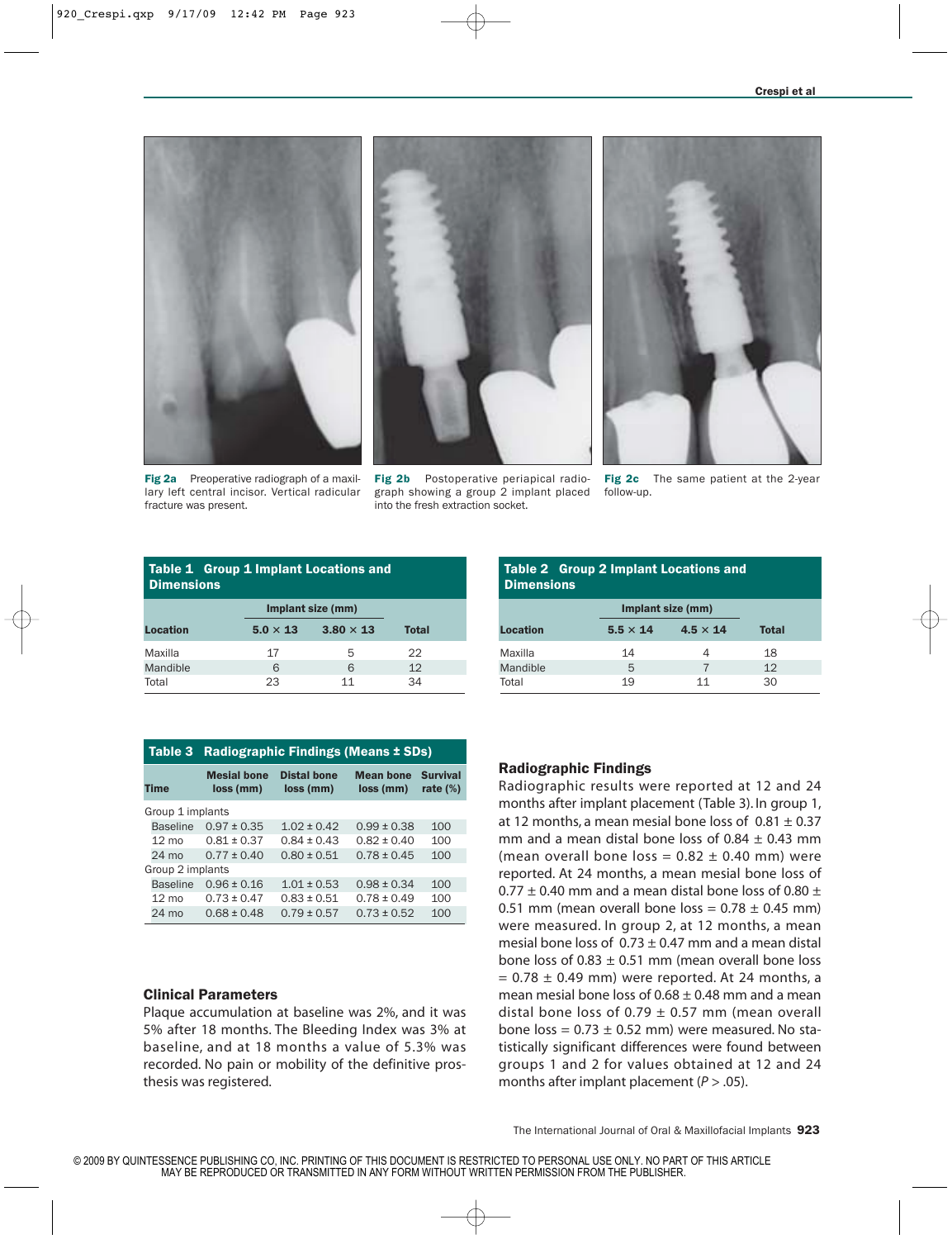## **DISCUSSION**

The present study, which reported a survival rate of 100% after 24 months of follow-up in both groups, showed that immediate restorations of implants placed in fresh extraction sockets may provide successful treatment. The success of immediate loading of implants was histologically documented in a case report.<sup>21</sup> Two dental implants were placed immediately into fresh extraction sockets; one (control) was connected to a healing abutment, whereas the other implant was loaded immediately (test). After 6 months, both implants were removed, along with the surrounding peri-implant bone. Histomorphometric analysis showed bone-to-implant contact percentages for the control and test implants of  $58\% \pm 4.0\%$ and 52%  $\pm$  3.2%, respectively. Around the loaded implant, a more compact, mature, well-organized peri-implant bone was found, with many areas of remodeling and some osteons, whereas the bone tissue surrounding the unloaded implant consisted of only thin bone trabeculae.<sup>22</sup>

The screw-type implants with an external-hexagon connection used in the present study showed a minimum marginal bone level change of  $0.83 \pm 0.52$ mm. This is similar to the result obtained in a clinical study by Degidi et al, $23$  in which 52 parallel-screw, grit-blasted, and acid-etched implants with internalhexagon connections were positioned in anterior regions and restored immediately. Implants were placed in 37 postextraction sites and 15 healed sites. The distance between the IAJ and the highest coronal point of the supporting bone showed average bone loss of 0.73 mm at 6 months, 0.92 mm at 12 months, and 1.41 mm at 72 months.

Barone et al<sup>7</sup> inserted single implants into fresh extraction sockets and immediately restored them with provisional abutments and crowns. They reported a complete healing process, with success at the 12-month follow-up. Kan et al, $24$  in a prospective study, evaluated 35 threaded hydroxyapatite-coated implants that were placed and provisionalized immediately after each failing tooth had been removed. After 12 months, all implants remained osseointegrated, although marginal bone and gingival levels were statistically significantly different versus pretreatment levels. In a similar study, Cornelini et al6 reported no implant failures, radiographic mean bone resorption of 0.5 mm, and a mean variation in gingival levels, compared to the neighboring teeth, of –0.75 mm at 1 year after treatment.

The present study found no statistically significant differences in crestal bone loss between the groups. At 24 months after implant placement, the platform-switched implants showed a mean bone loss of 0.78  $\pm$  0.49 mm and the external-hexagon implants showed a mean bone loss of  $0.73 \pm 0.52$  mm. Although a slight difference in favor of the platformswitching group was reported, statistical evaluation showed that this difference was not significant.

The data explained in the present study are in accordance with those reported by Canullo and Rasperini,<sup>25</sup> who placed 10 consecutive immediately loaded implants in extraction sockets in maxillae without compromised bone tissue. This type of implant had threads with a reverse buttress, a smooth neck of 1.7 mm in height, and a platform of 6 mm.The edge of the implant platform was placed at the level of the labial bony wall. In each situation, adequate primary implant stability was achieved with an initial torque of 32 to 45 Ncm. After 22 months of follow-up, postoperative radiographs demonstrated an average bone loss of 0.57 mm on mesial surfaces and 1.01 mm on distal surfaces; overall mean bone loss was  $0.78 \pm 0.36$  mm.

In a histologic study, three implants with Morse cone connections<sup>26</sup> were inserted in the right posterior mandible of a 29-year-old partially edentulous patient. The platform of the implant was inserted 2 mm below the level of the alveolar crest. After a 1 month loading period, the most distal mandibular implant was retrieved with a trephine bur for histologic analysis. Bone was present 2 mm above the level of the implant shoulder. No resorption of the coronal bone was present. At the level of the shoulder of the implant, dense connective tissue was seen, with only a few scattered inflammatory cells. Newly formed bone was in direct contact with the implant surface. The bone-implant contact percentage was  $65.3\% \pm 4.8\%$ . The authors concluded that the use of abutments that were smaller than the diameter of the implant body (ie, platform switching), in combination with an absence of micromovement and a microgap, may protect the peri-implant soft and mineralized tissues, explaining the observed absence of bone resorption.

The very minimal changes in marginal bone level between platform-switched and non–platformswitched implants placed in fresh extraction sockets may be explained by the use of a minimally invasive surgical procedure. An animal study was conducted to evaluate the rate of osseointegration at apical, middle, and coronal levels of oral implants immediately placed into fresh extraction sockets.27 In this study, the mandibular premolars of eight male adult mini-pigs were extracted via elevation of a partial-thickness gingival flap, and implants were immediately inserted. The gap between bone and implants ranged between 3 and 6 mm circumferentially. Bone specimens were obtained at 7, 15, 30, and 60 days after surgery for histologic and histomorphometric studies. Bone-to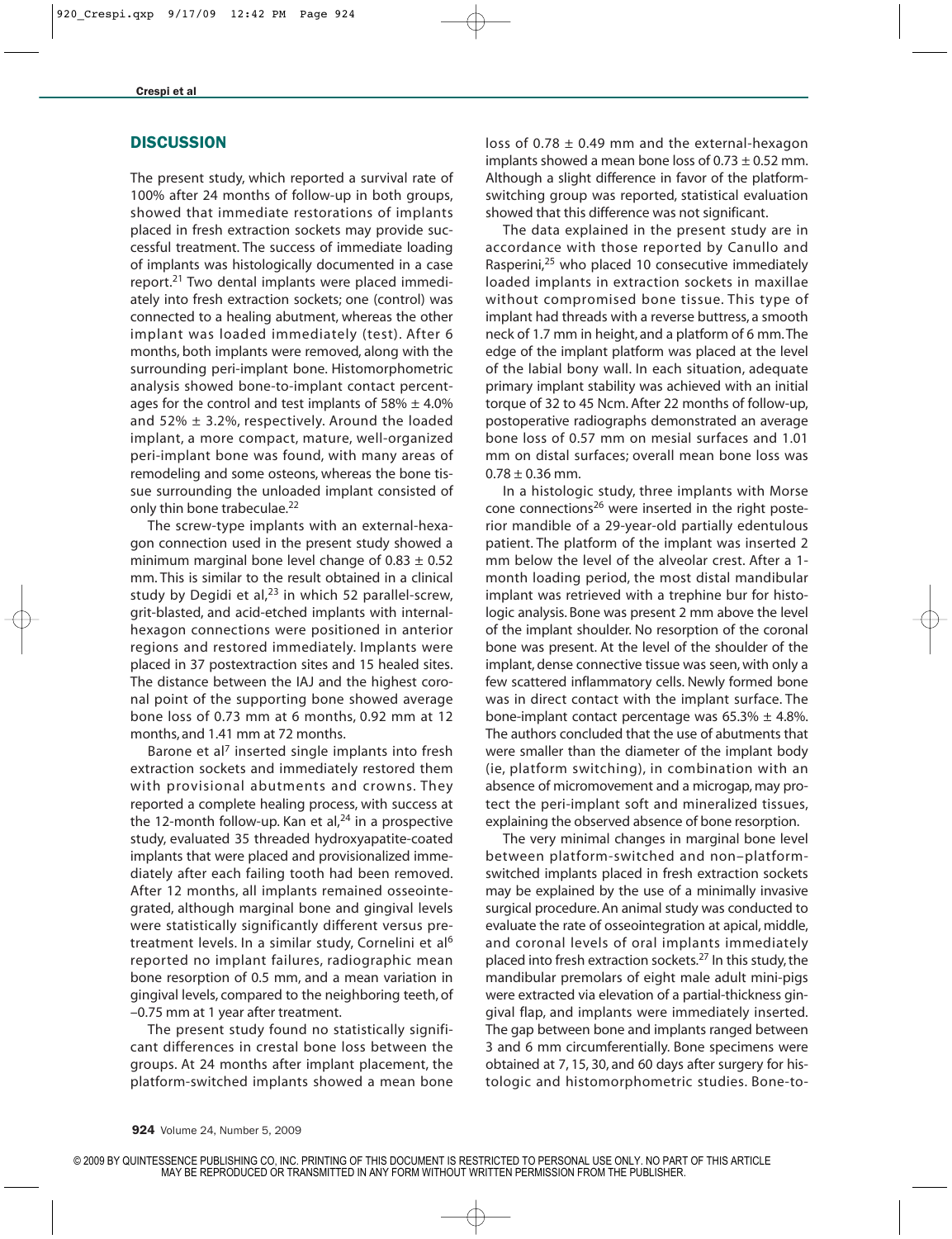implant contact (BIC), bone volume, trabecular thickness, trabecular number, and trabecular separation were recorded. BIC at the coronal level was close to 0% at day 7 and increased up to 60% at day 60 after surgery, on average. BIC increased from 11.7% to 47.38% at the middle level and from 53.4% to 67.38% at the apical level from day 7 to day 60. With respect to bone maturation, in the earlier stages of healing, many thin trabeculae were observed, which, particularly at the coronal level, became significantly fewer and thicker in more advanced stages. At day 60, the features of the bone were similar to those seen at baseline. The epithelium never migrated more than 1.8 mm apically to the top of the alveolar bone level.

When implants are placed immediately into fresh extraction sockets in mini-pig models, osseointegration also occurs without initial bone contact. These data are in contrast with those reported in animal studies,<sup>28,29</sup> in which the bone-to-implant contact that was established during the early phase of socket healing following implant placement and elevation of a full-thickness gingival flap was partially lost when the buccal bone wall underwent continued resorption. The integrity of the tissue architecture of a fresh socket, with the periosteum and gingival tissues maintained, may provide improved tissue healing around implant surfaces, with no differences in bone level maintenance between platform-switched and non–platform-switched implants. However, further clinical and histologic studies are needed to achieve a better understanding of this implant therapy protocol.

# REFERENCES

- 1. Becker W, Becker B, Handelsman M, Ochsenbein C, Albrektsson T. Guided tissue regeneration for implants placed into extraction sockets: A study in dogs. J Periodontol 1991;62:703–709.
- 2. Tolman D, Keller E. Endosseous implant placement immediately following dental extraction and alveoloplasty: Preliminary report with 6-year follow-up. Int J Oral Maxillofac Implants 1991;6:24–28.
- 3. Becker W, Dahlin C, Becker B, et al.The use of e-PTFE barrier membranes for bone promotion around titanium implants placed into extraction sockets: A prospective multicenter study. Int J Oral Maxillofac Implants 1994;9:31–40.
- 4. Wilson TG, Schenk R, Buser D., Cochran D. Implants placed in immediate extraction sites: A report of histologic and histometric analyses of human biopsies. Int J Oral Maxillofac Implants 1998;13:333–341.
- 5. Covani U, Cornelini R, Barone A. Bucco-lingual bone remodeling around implants placed into immediate extraction sockets: A case series. J Periodontol 2003;74:268–273.
- 6. Cornelini R, Cangini F, Covani U, Wilson T. Immediate restoration of implants placed into fresh extraction sockets for single-tooth replacement: A prospective clinical study. Int J Periodontics Restorative Dent 2005;25:439–447.
- 7. Barone A, Rispoli L, Vozza I, Quaranta A, Covani U. Immediate restoration of single implants placed immediately after tooth extraction. J Periodontol 2006;77:1914–1920.
- 8. Crespi R, Capparè P, Gherlone E, Romanos GE. Immediate occlusal loading of implants placed in fresh sockets after tooth extraction. Int J Oral Maxillofac Implants 2007;22:955–962.
- 9. Guo E. Mechanical properties of cortical bone and cancellous bone tissue. In: Cowin SC (ed). Bone Mechanics Handbook, ed 2. Boca Raton, FL: CRC Press, 2001:1–23.
- 10. Tolman D, Keller E. Endosseous implant placement immediately following dental extraction and alveoloplasty: Preliminary report with 6-year follow-up. Int J Oral Maxillofac Implants 1991;6:24–28.
- 11. Hansson S.The implant neck: Smooth or provided with retention elements. A biomechanical approach. Clin Oral Implants Res 1999;10:394–405.
- 12. Zechner W, Trinkl N, Watzek G, et al. Radiologic follow-up of peri-implant bone loss around machine-surfaced and roughsurfaced interforaminal implants in the mandible functionally loaded for 3 to 7 years. Int J Oral Maxillofac Implants 2004; 19:216–221.
- 13. Norton MR. Marginal bone levels at single tooth implant with a conical fixture design.The influence of surface macro and microstructure. Clin Oral Implants Res 1998;9:91–99.
- 14. Chou CT, Morris HF, Ochi S, Walker L, DesRosiers D. AICRG, Part II: Crestal bone loss associated with the Ankylos implant: Loading to 36 months. J Oral Implantol 2004;30:134–143.
- 15. Hermann JS, Schofield JD, Schenk RK, Buser D, Cochran DL. Influence of the size of the microgap on crestal bone changes around titanium implants. A histometric evaluation of unloaded non-submerged implants in the canine mandible. J Periodontol 2001;72:1372–1383.
- 16. Piattelli A, Vrespa G, Petrone G, Iezzi G, Annibali S, Scarano A. Role of the microgap between implant and abutment: A retrospective histologic evaluation in monkeys. J Periodontol 2003;74:346–352.
- 17. Abboud M, Koeck B, Stark H, Wahl G, Paillon R. Immediate loading of single-tooth implants in the posterior region. Int J Oral Maxillofac Implants 2005;20:61–68.
- 18. Lekholm U, Zarb GA. Patient selection and preparation. In: Brånemark P-I, Zarb GA, Albrektsson T (eds).Tissue-Integrated Prostheses: Osseointegration in Clinical Dentistry. Chicago: Quintessence, 1985:201–209.
- 19. Mombelli A, Lang NP. Clinical parameters for the evaluation of dental implants. Periodontol 2000 1994;4:81–88.
- 20. Schropp L, Wenzel A, Kostopoulos L, Karring T. Bone healing and soft tissue contour changes following single-tooth extraction: A clinical and radiographic 12-month prospective study. Int J Periodontics Restorative Dent 2003;23:313–323.
- 21. Guida L, Iezzi G, Annunziata M, et al. Immediate placement and loading of dental implants: A human histologic case report. J Periodontol 2008;79:575–581.
- 22. Romanos GE, Johansson CB. Immediate loading with complete implant-supported restorations in an edentulous heavy smoker: Histologic and histomorphometric analyses. Int J Oral Maxillofac Implants 2005;20:282–290.
- 23. Degidi M, Nardi D, Piattelli A. Peri-implant tissue and radiographic bone levels in the immediately restored single-tooth implant: A retrospective analysis. J Periodontol 2008;79:252–259.
- 24. Kan JYK, Rungcharassaeng K, Lozada J. Immediate placement and provisionalization of maxillary anterior single implants: 1-year prospective study. Int J Oral Maxillofac Implants 2003;18:31–39.